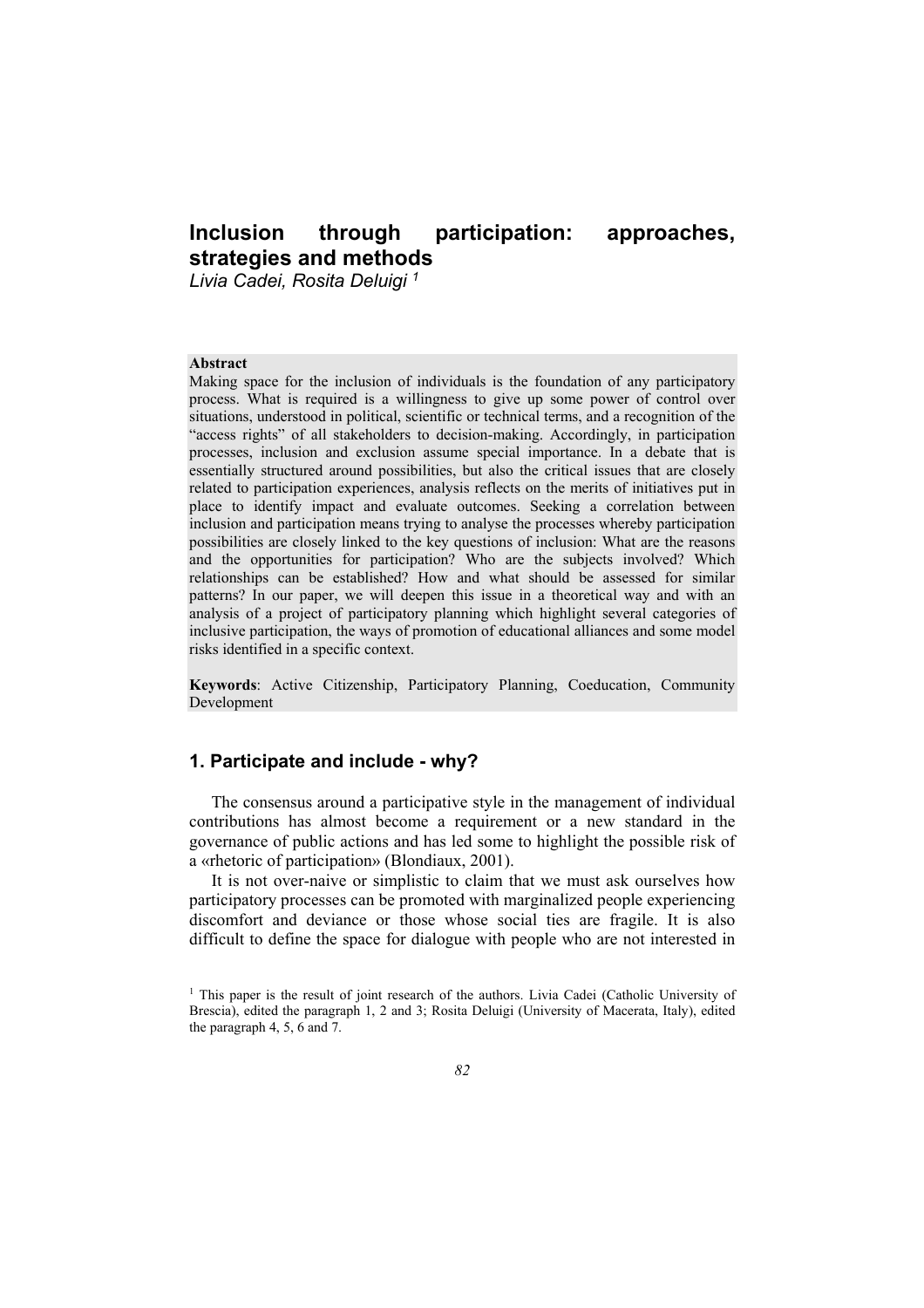expressing their own point of view in front of others or who reject communication perceived as an active and passive instrument of power.

Some fundamental questions immediately arise: what skills are required to participate? How can the conditions for participation, expression and finding a voice and a role in participatory spaces be deepened?

Obviously, the characteristics assumed today by participatory procedures and their implementation methods cannot be structured as in the 1960s and 1970s, but what seems undisputed today is the assertion of a «deliberative imperative» (Blondiaux, Sintomer, 2002).

Increasingly complex and often-ambiguous phenomena require negotiation of meaning, while concern to ensure that actions are effective has intensified the focus on greater involvement of the targets of intervention and action.

In pedagogical terms, thinking about participation means adopting a specific forward-looking perspective that questions active engagement in reality. The dynamic involvement of people draws out the educational challenge and is measured in transformative action.

However, the invitation to adopt participatory processes in education can be subject to criticism if the principle is stated too generally, with no specification from the perspective of applicability, to individuals and groups, or indication of room for manoeuvre. In fact, we might ask what spaces for compromise, for the formation of alliances or for comparison are really needed for people to be genuinely able to participate.

Hence, the need to recognize that the aims of each person involved may be subject to significant variation. Several issues may be in play: concern for legitimacy in a process; an attempt to form a reflexive attitude to one's own practices; experimentation with a strategy for choice validation before a hostile or hesitant audience or hierarchy; the desire for recognition.

In short, the construction of alliances between different individuals requires: agreements that enable needs, expectations and mutual interest to be defined; identification of the types of skills and knowledge that can be intertwined and activated at different stages of the participation process; definition of how the different individuals can take ownership, share, discuss and disseminate the results and change their own practices.

This type of analysis puts the emphasis on fundamental aspects of participation, i.e. on the measurement and configuration of powers and abilities. The approach based on joining up powers, abilities and participation offers us a promising route for exploration of the links between the most specific dimensions of individual behaviour, the real abilities and expectations of people involved in participation and for establishing them within a broader institutional and organizational framework. This makes it possible to describe the real dynamics of participation by identifying discrepancies between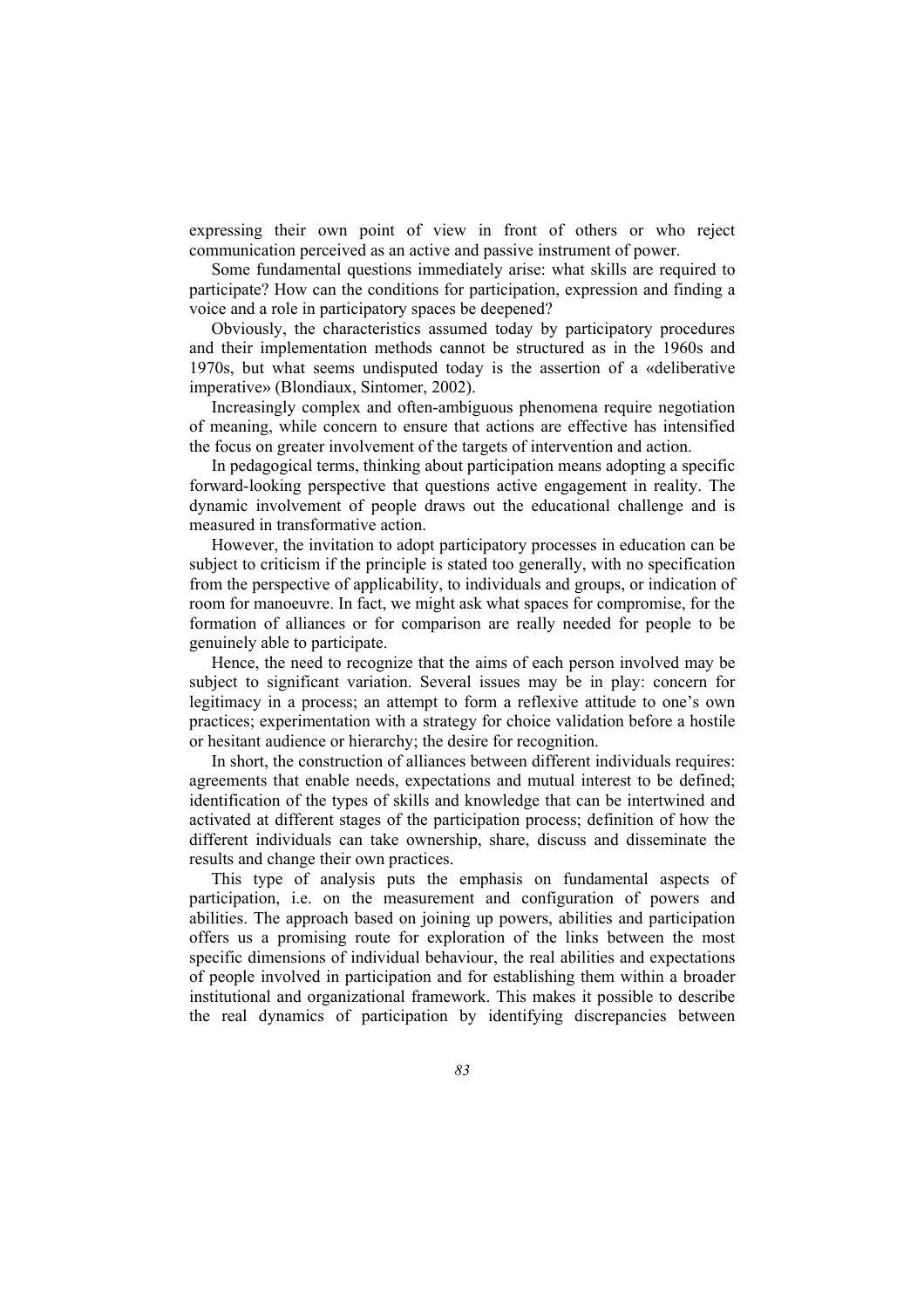expectations of intervention and what they are able or unable to  $d\sigma$  – i.e. .to illustrate how these dynamics can change power relations, if they can be changed.

This seems an interesting line of research as instead of asking whether or not participation transforms or democratizes public action, it seeks to discover how public action is transformed by participation.

## **2. Relations between subjects**

If, for the purpose of redistribution of powers and repositioning, participation assumes a willingness to engage on the one hand and to give ground on the other, what risks being left to one side is the type of relationships that subjects can objectively form, that they subjectively hope for or, even, that they are allowed to maintain institutionally.

Due to the characteristics and conditions of the context of participatory processes, the levels of impact to be considered are different. In particular, participation intercepts issues relating to the representation of social groups: which individuals are involved (inclusion) and, conversely, which individuals are excluded (exclusion)? Moreover, attention is also paid to consideration of aspects concerning the legitimacy of decisions: how can the information that is useful for participatory processes be accessed and how do these have an impact on actions?

The levels of information, training and awareness of people are therefore central matters for discussion. In fact, it is necessary to check the extent to which these matters are present and distributed. Reflection is needed on the issue of the promotion of the capacities that make the principle of equal rights more realistic and practical.

The challenge, then, is no longer merely to provide time for consultation, but to develop new modalities in relation to information sharing, the range of actors involved, their representativeness, the different stages of the decisionmaking process and the various operational support tools.

The development of individuals cannot ignore the formation of a "suitable" set of expectations, ambitions, desires, values and ideals. Working towards such a change means addressing the distribution of the capacity available to people, because if it were asymmetrical, the possibility of evaluating the alternatives of choice and the scope of the issues at stake would be different.

The issue takes on a clear educational connotation because promoting development means promoting the formation of critical awareness in people, encouraging a complex subjectivity able to define personal goals and individual values.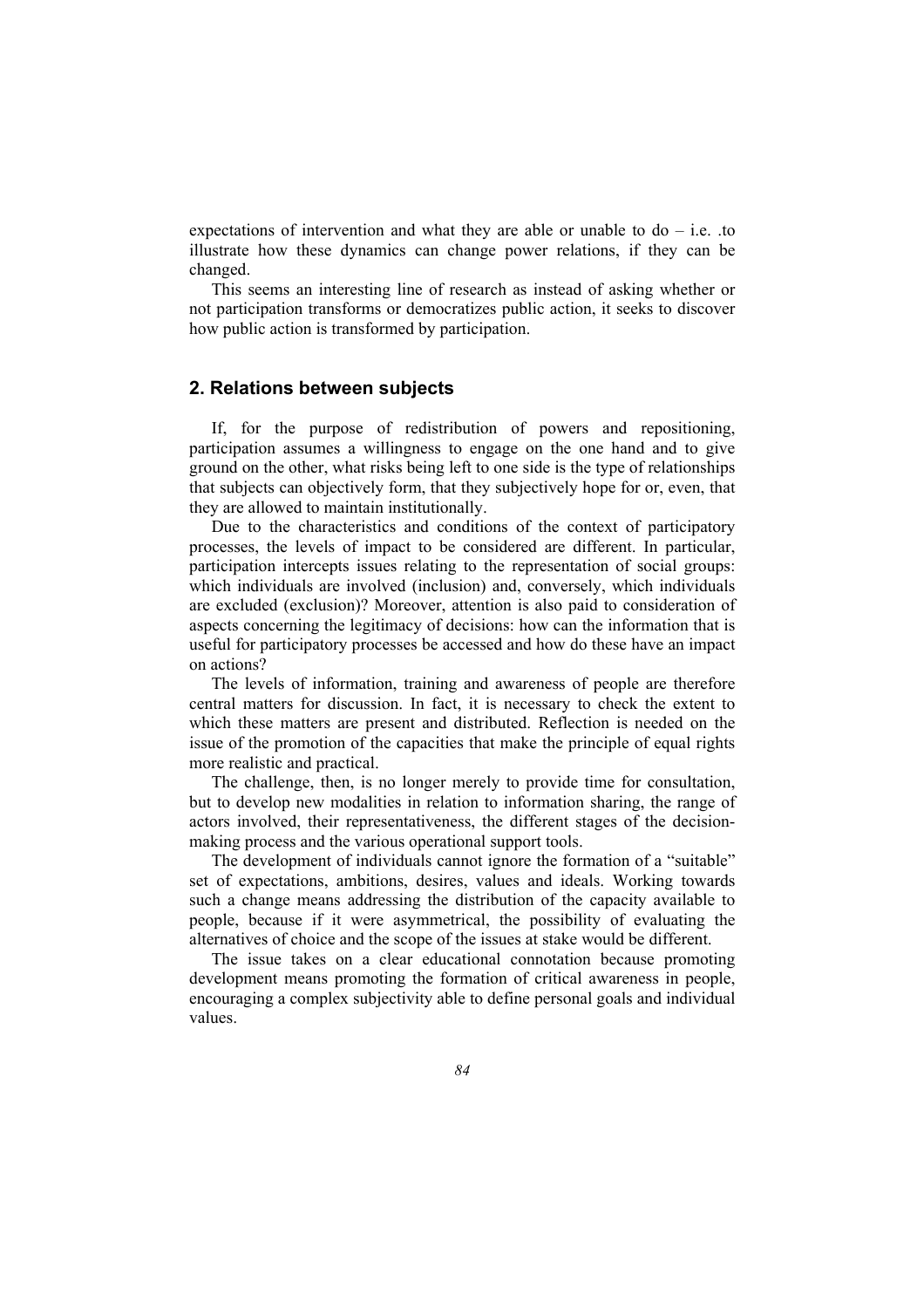Preparing comparative situations that favour a "generative" conversation between interlocutors transforms the roles of the individuals involved and modifies orientation with regard to what is deemed interesting and useful to know, but which does not leave the hierarchical structure of the processes unchanged.

Ivan Illich warned, with that professional power, in his opinion, «is a specialized form of the "privilege to prescribe"» (Illich, 2008).

The following description of participation levels is useful in this context (Serbati, Milani, 2013):

- at the first level, named *Being Told,* the individuals involved are informed, but decisions are taken unilaterally by professionals; the condition of the subject is passive;
- at the second level, *Being Consulted*, the opinions of those questioned are considered, but decisions are made by the professionals;
- at the third level, *Being a partner*, agreements are made with individuals by dialogue and negotiation;
- at the fourth level, *Being in control*, people's ability to make decisions for their own lives are fully respected.

Participation has an emancipatory and subversive role: «it is radical because it bridges the gap between those who govern and those who are governed, between those who decide and those whom the decisions affect; it presupposes delegation of powers and sovereignty and therefore casts serious doubt on established aspects of power» (Tarozzi, 2008, p. 129).

At the same time, attention and analysis should be focused on the potential for transformation and empowerment with regard to the nature of the relationships and social links established between individuals and which relates to the ability and possibility of finding solutions to the problems that affect them. Participation relies on the involvement of individuals in real-life situations, which engages them in assessment of the sense of the ideal principle. This is a specific application of the idea of A. Giddens «no rights without responsibilities» (1998, p. 66).

### **3. How and what to evaluate?**

Clearly, participation and inclusion do not immediately present their results. Action taken in the short term may be governed by the principle of efficiency, which is replaced in the long term by the principle of pluralism. This means a process that is not improvised but is the result of preparation, documentation and study of the matter under review. Its degree of efficacy is therefore measured in the capacity of individuals to reflect on problems, to defend their

Copyright © FrancoAngeli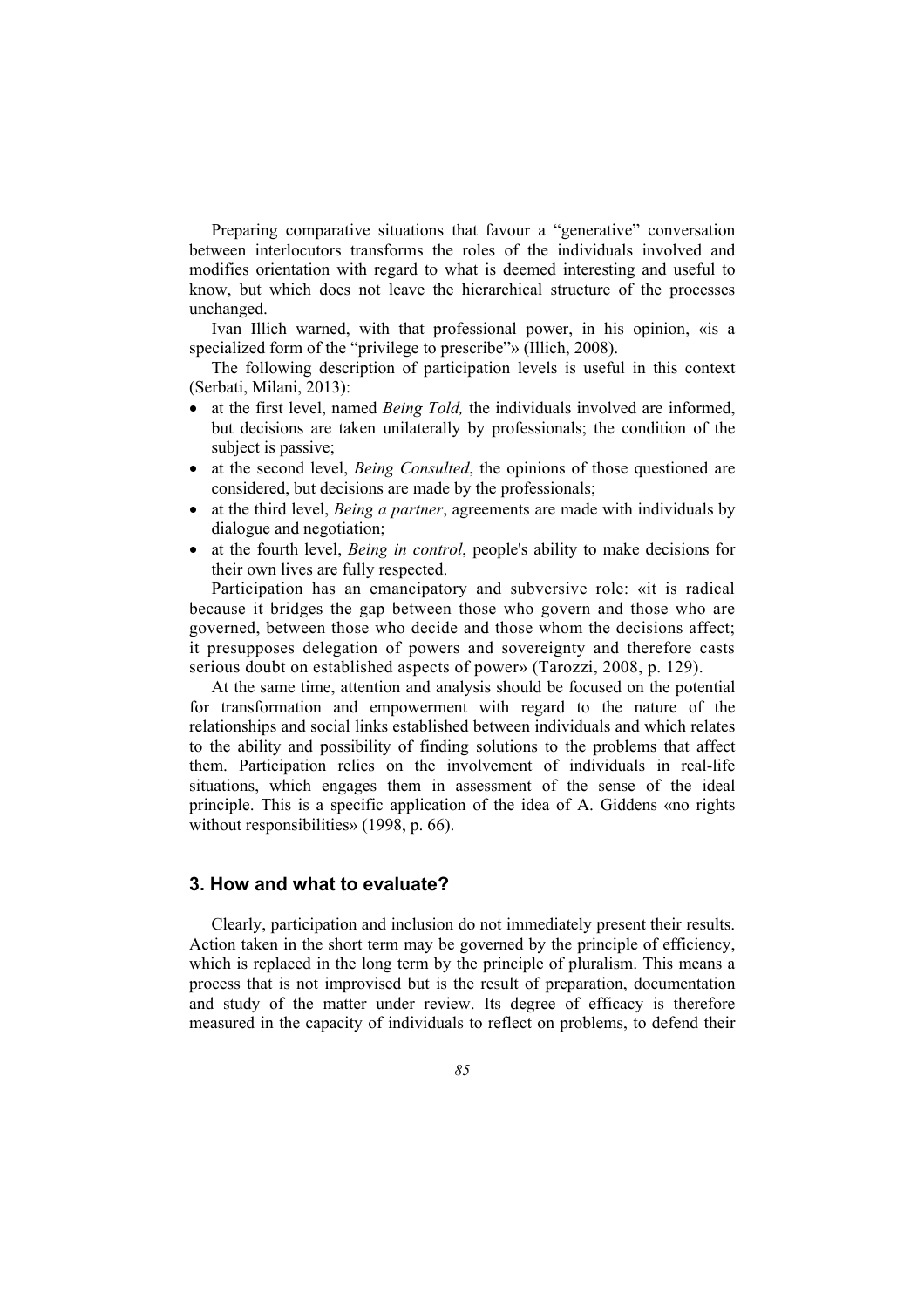own ideas, propose innovative solutions and acquire better knowledge of the practical implications of the problems being discussed.

In participation studies during the last few years, a wide and diverse literature has been produced on both objects and approaches. Contributions have proliferated over time to such an extent that the theoretical apparatus around the concepts, themes and research issues may seem hesitant and somewhat confused.

Those analysing participation reflect on the development of ideas, tools and practices, which often embody a certain lack of definition, confusion and approximation that makes it difficult to describe participatory processes.

The stress on the emergence of "bottom-up" demands, on the combination of several approaches to favour the involvement of people, show that the different forms of participation cannot be reduced to a few hasty interviews or to close-up observation of some sequences. In-depth discussion of the proposals and methodologies requires intelligent attention to allow participation processes to be closely connected to the fundamental questions of the human and social sciences.

In particular, with regard to the indeterminacy of the evaluation criteria to be adopted, the following questions are specified: How can good participation be defined? When does a participation process qualify as successfully completed? Can good participation be defined using the criterion of wide numerical involvement of individuals? Can extended participation provide guarantees for taking the best decisions? Does this condition itself enable all opinions and all categories of the population to be represented? Is this a participatory process that has provided space for the expression of conflict or does it, conversely, deactivate critical sense and encourage consent and adherence to a pre-established hypothesis?

A possible outcome of extension of adherence and involvement is to judge the success of a participatory process by the number of people involved. On closer inspection, the numerical indicator of participation should not be crucial but should be replaced by a qualitative indicator that seeks to answer the following questions: "Who represents whom and what?", "Who does/tries to do what for/with whom?", "What needs are met?", "Are the legitimate interests of the various community sectors represented in the process?", "What competences and responsibilities are required?" (Quaderni della partecipazione Regione Emilia Romagna, p. 29).

There are several doubts regarding decision-making models that are unable to support processes with shared objectives and realistic and measurable results. In and of itself, if participation is not organized in terms of time and mode, there is a danger of undermining ability to make urgent and strategic choices.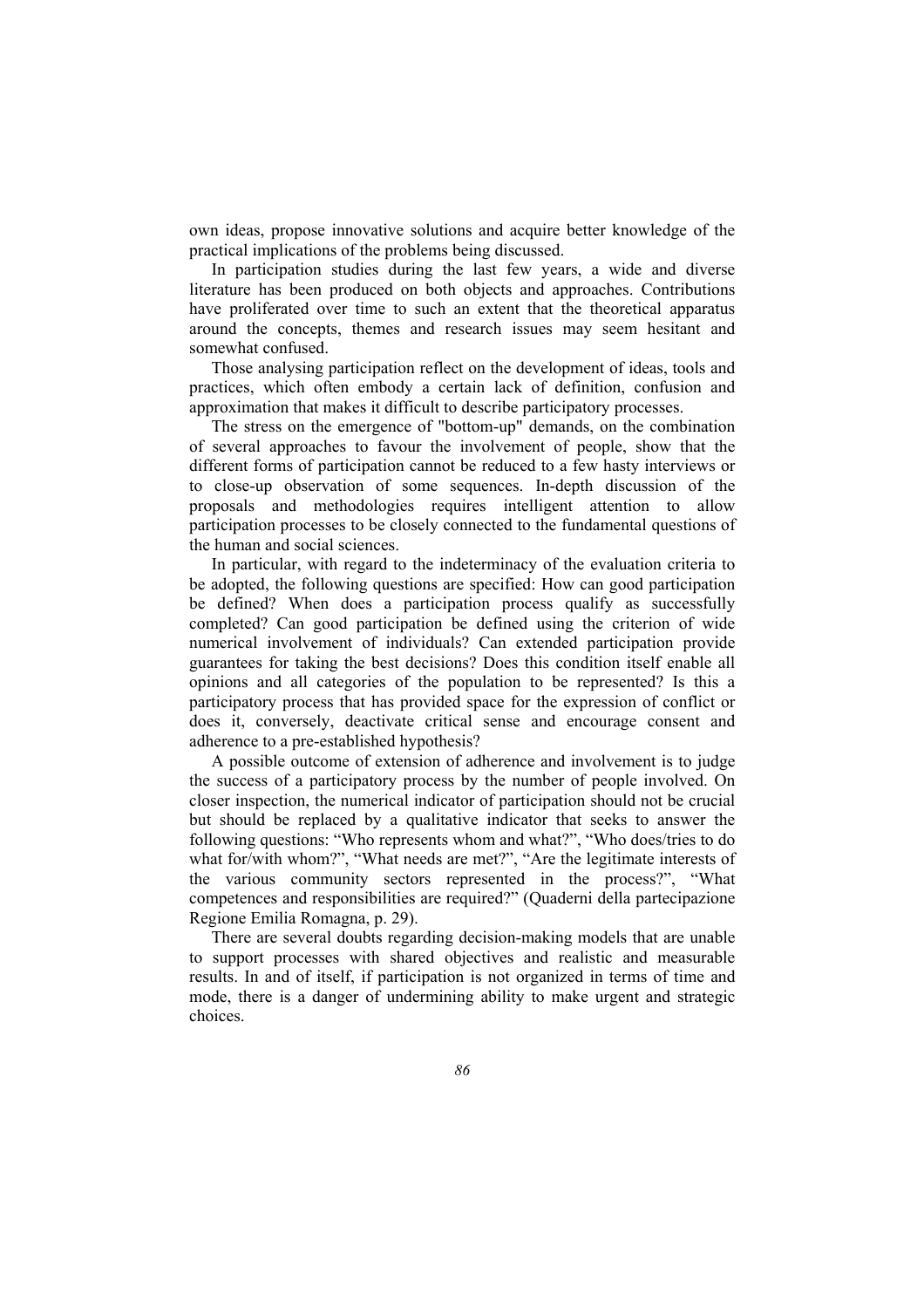Certainly, one useful tool for our analysis is Sherry Arnstein's scale. Developed in 1969, this "ladder of participation" of citizens in projects that affect them is still used today by sociologists to analyse the ways in which the public authorities inform, i.e. involve citizens in public decision-making. From the lowest 'rung' of the ladder, where participation is actually only apparent or manipulated, the diagram illustrates the sequence of the various levels of participation intensity, from simple "top-down" information transmission to full decision-making power in the hands of the participants on the top rung.

The model links eight stages in three levels:

*Level I – Non-participation*: refers to processes that assign an entirely passive role to people, with the aim of achieving consensus over predetermined choices and plans.

*Manipulation and Therapy* (stages 1 and 2) describe a level of nonparticipation. The first two rungs assume a passive audience supplied with biased and incomplete information. The aim is to look after or instruct participants. The identified solution is put forward as the most suitable and the participation work seeks to garner public support through public relations. This is a distortion of participation.

*Level II – Cooperation and symbolic changes:* designates processes oriented towards improvement of projects and choices to be made, but which do not assign real power to people, because the decision-making stage remains the sole responsibility of those who govern these processes.

*Information* (stage 3): the public is informed about what will happen or what is happening and what has already happened; it is an important first step towards legitimacy. Too often, however, the emphasis is on a one-way flow of information involving the transmission of ideas and instructions with no feedback channel.

*Consultation* (stage 4): people enjoy the right to speak, expressed through various forms of investigation in relation to their needs, but do not have the power make their opinion count; this case also initiates a legitimate movement through the expression of people's own arguments and opinions about the identified issues. However, the limit of the consultation is that this «is not an obligation for taking certain decisions» (Mortari, 2008, p. 153).

According to the author, this is still a facade.

*Pacification* (stage 5): at this level, people start to have a certain degree of influence. It is a first concrete step towards the construction of relationships of effective interaction between those holding different levels of decision-making power. It provides for the inclusion of «a small number of representatives of a minority or of marginalized social groups within a committee or bodies working to solve particular social problems» (op cit., p. 153).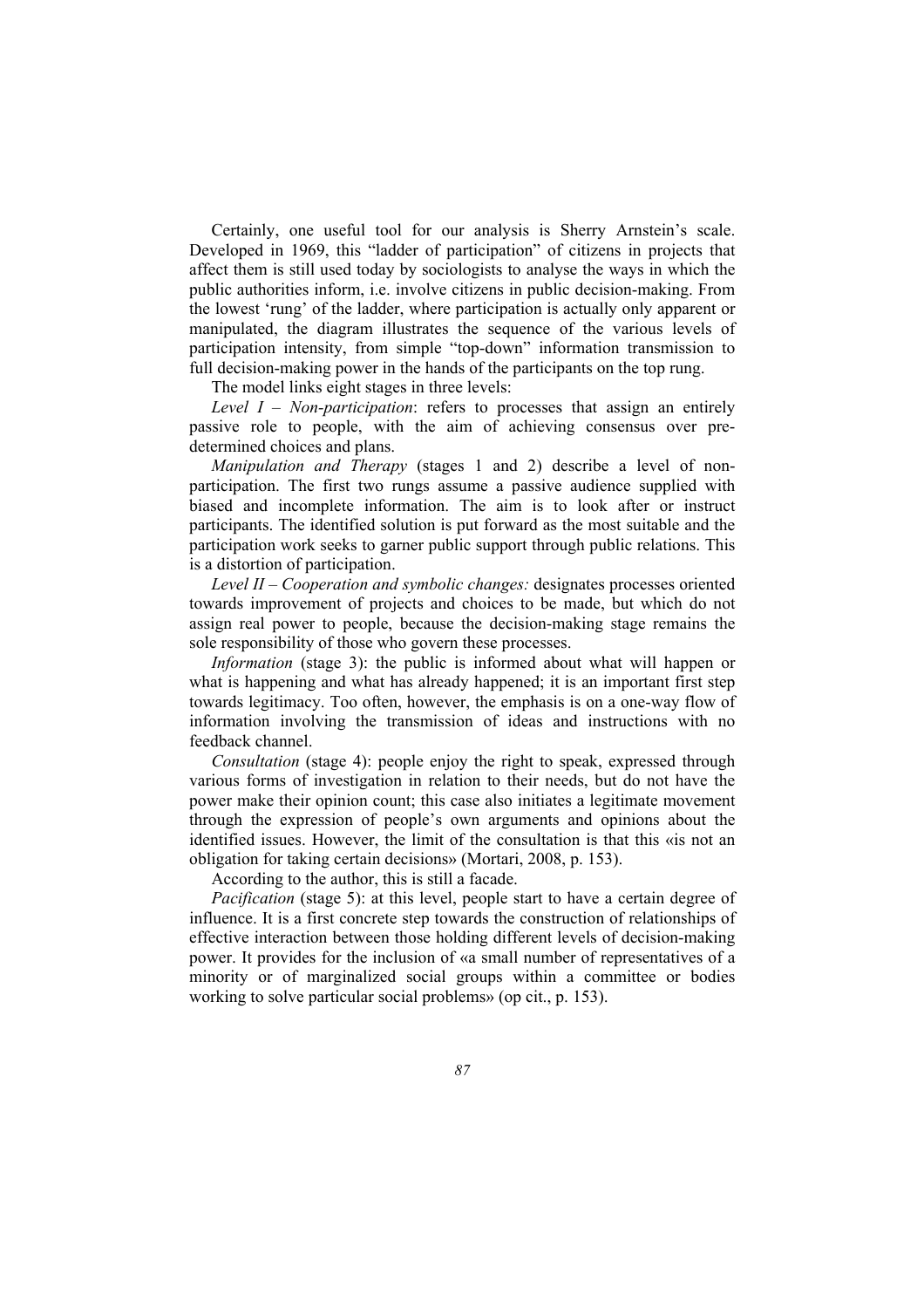*Level III – Effective citizen power* denotes the direct involvement of people in decision-making.

*Partnership* (stage 6): the public starts to negotiate with decision-makers, from an agreement on roles, on responsiveness and levels of control for the processing and management of specific intervention programmes. On this rung of the ladder, power is redistributed through negotiation between citizens and power holders. The partnership is based on the existence of a «clear and binding agreement between public and private actors who undertake to carry out actions for the achievement of common objectives» (op cit., 153).

*Delegation of powers* (stage 7): this is partial but real delegation of powers. At this level, the ladder was reduced to the point where citizens play a significant role and accept responsibility for the actions to be carried out. Through delegation, institutions transfer a share of their decision-making power.

*Control by citizens* (stage 8): full delegation in decision-making and actions. «In the delegation of power citizens represent the majority in ad hoc committees appointed to respond to particular types of problems, and institutions shall give specific assurances that the decisions taken in these organizations will be taken into due consideration» (op cit., 154).

## *3.1 What can be expected from a participatory process?*

The outcomes of the involvement of people are often uncertain, theoretical and vague, while the expected result would be an experience of *empowerment,* where the skills available at the end of the process are different from those available at the start.

It is important that subjects involved discern immediate benefits in proportion to their level of commitment. However, it must be said that the expected results of this process also affect the professionals involved in participatory processes. The transformation process affects all project stakeholders.

In light of the above, there are at least two directions in which the gain derived from the use of participatory processes must be identified.

Participatory devices are not an answer to the problem, but contribute to construction of the problem and of the processing of representations.

What clearly stands out is that participatory design changes relationships, which become complex and, sometimes, in order to establish a position, clash.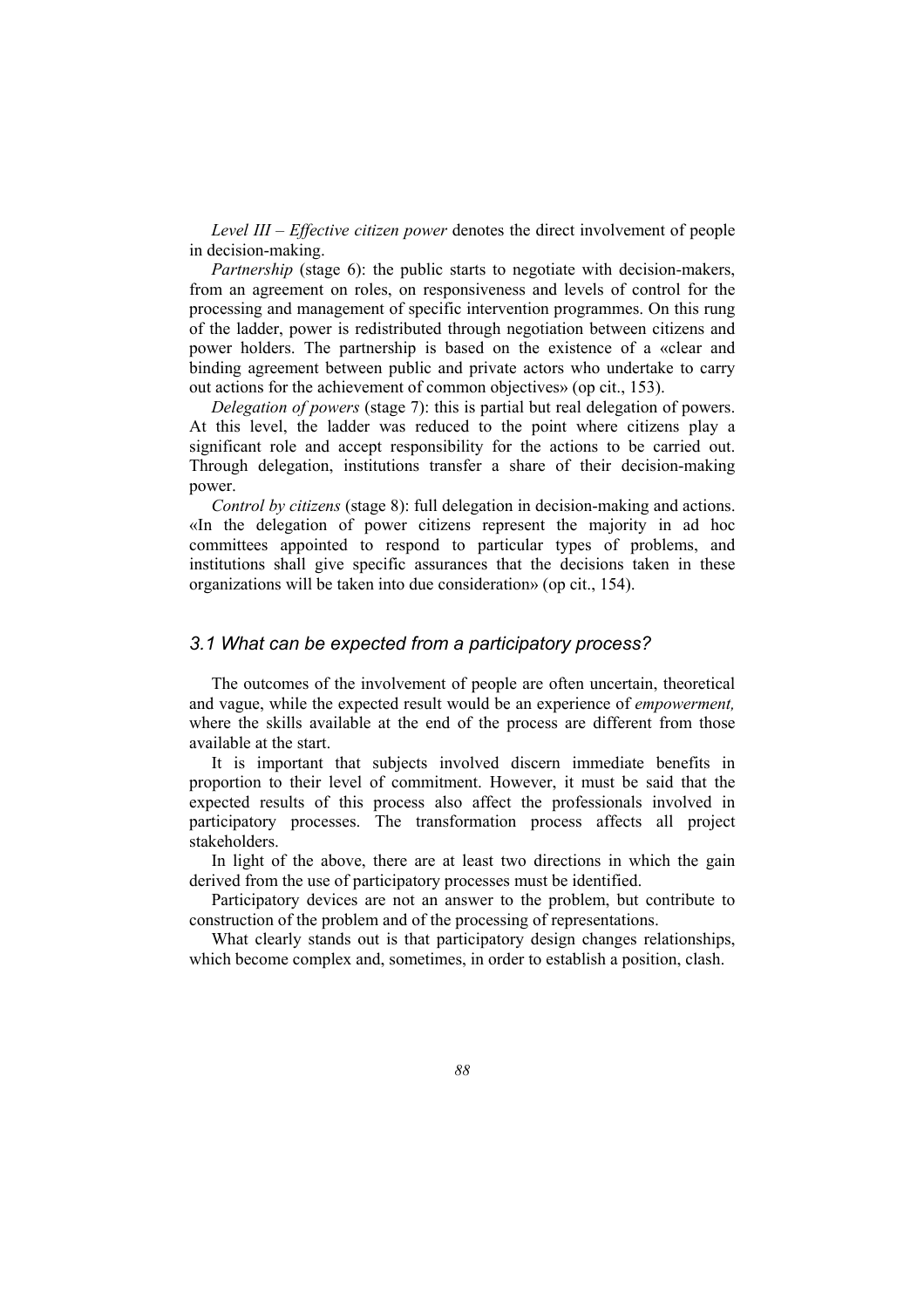#### **3.1.1 Active citizenship as a form of inclusion**

Participatory planning is a dialogue-based methodology of social work that provides for the creation of networks in which various subjects (formal and informal individuals and groups) can define and develop lines of reflection and intervention for a response to the needs of the community, starting from the involvement of its members (Amirian 2012; Avril, Neem, 2014).

This model, connected with the promotion of inclusion, feeds active citizenship route maps and processes; a concept in progress (Gaventa, Tandom, 2010) which embodies the categories of commitment, reciprocity, solidarity and participation. These are all guidelines that call on the population to play an active part in their own life contexts so that they can become agents of change.

As mentioned above, the general principles and guidelines are not sufficient to promote participation, because the multiplicity and heterogeneity of situations require specifically targeted implementation procedures. The practice of citizenship becomes inclusive when, through participatory planning, there is an opportunity «to learn and practice autonomy, responsibility, co-operation and creativity [allowing] the development of a sense of self-esteem and the ability to compare oneself and accept ambiguity and contrasts. This implies a more holistic conception of citizenship $v^2$  as a means of mediation, comparison and cooperation, so that all participants have space for action and expression (with no exclusions).

It is essential, therefore, to design community interventions that enhance resources in contexts, by nurturing dialogue between the various training/education agencies, institutions, civil society, the third sector and associations. It means building representation channels also for people who are often marginalized because of weakness or unease and who, if not supported, are likely to remain invisibly excluded.

The move from a *top-down* approach (specialist interventions and subjectusers) to a *bottom-up* approach (co-designed interventions and citizens-social actors) is not immediate and requires supportive measures to facilitate access to participation. The focus of meaning is participation that becomes policies stimulating dialogue between parties, building new approaches for community sustainability and change in the quality of democracy (Moro, 2013).

Implementing processes of negotiation and consultation of decision-making dynamics, creating real social participation, requires freedom of expression to be guaranteed for citizens in a continuous flow between reflection and action. Shared goals are often the outcome of a long process of reflexive activation of the parties and, at the same time, represent *the premise and promise of the* 

<sup>2</sup> http://www.edrim.enaip.fvg.it/htm/04/04\_cap2\_021.htm, last consultation: 15/05/2016.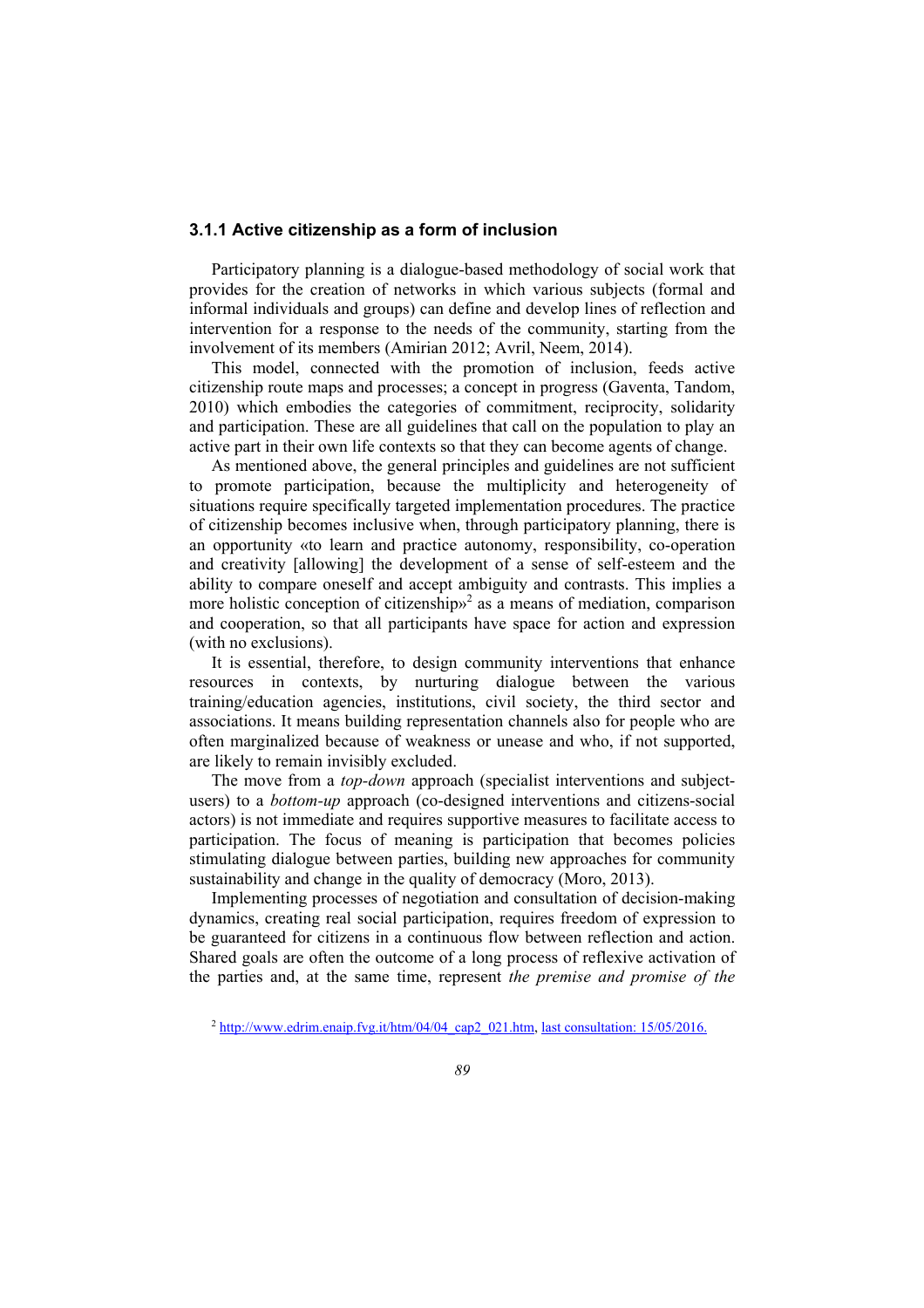*agreement of common routes* and the means of their construction and evaluation (Sen, 1997). Against the resignation of disengagement and frustrated delegation, the logic of cooperative governance emerges (Fazzi, 2003) and points to inclusion through shared responsibility.

The difficulty of triggering this methodology lies mainly in intercepting people (often experiencing self-exclusion or demarcated in pockets of *outsiders*), interests (using powerful detection tools) and needs (identifying community priorities) (Deluigi, 2016). Without doubt, the first step is to *raise awareness of citizenship and to take part in a context in which the individual has co-responsibility.*

We must therefore build devices that make participation visible and accessible to all, starting from the idea that «active citizenship is the glue that keeps society together. Democracy does not function properly without it, because effective democracy is more than just placing a mark on a voting slip [...]. By definition, participative democracy requires people to get involved, by playing an active role in their workplace, perhaps, or by taking part in a political organization or supporting a good cause. The area of activity does not matter. It is the commitment to the welfare of society that counts» (EESC, 2012). The logic of commitment is essential to understand the areas to be used to refine educational interventions by interweaving active citizenship, civil society and the third sector (Kenny et al., 2015) as effective promoters of active, relational, co-responsible and inclusive welfare (Cottam, 2011 ).

This means initiating networks of reflection not only from the formal but significantly substantial point of view to ensure that participation is «the fruit of a process, of a shared and agreed work, from its origins to the re-reading and evaluation of the work» (Barbini, D'Angelo, 2011, p. 9).

The value of links and social commitment determines ways of participation and citizenship and re-generates forms of democracy oriented towards the reconstruction of the social fabric, acceptance and proximity. This transformative action takes place only in shared experiences in space and time for dialogue and cooperation, in which personal projects become social agents of change.

Active citizenship and participatory planning can become gateways for inclusion and routes to the promotion of *empowering* and *empowered* open local realities for improvements in quality of life (Giaconi, 2015). In this sense, researchers, social workers, regions and families can cooperate to develop support networks for individuals, exploiting synergies of knowledge and skills. This perspective enables the co-creation of ideas and interventions focused on well-being where stimulus and reciprocal listening processes enable us to understand resources and to address, together, the needs of citizens who live in the city every day (Brandani, Tomisich, 2005).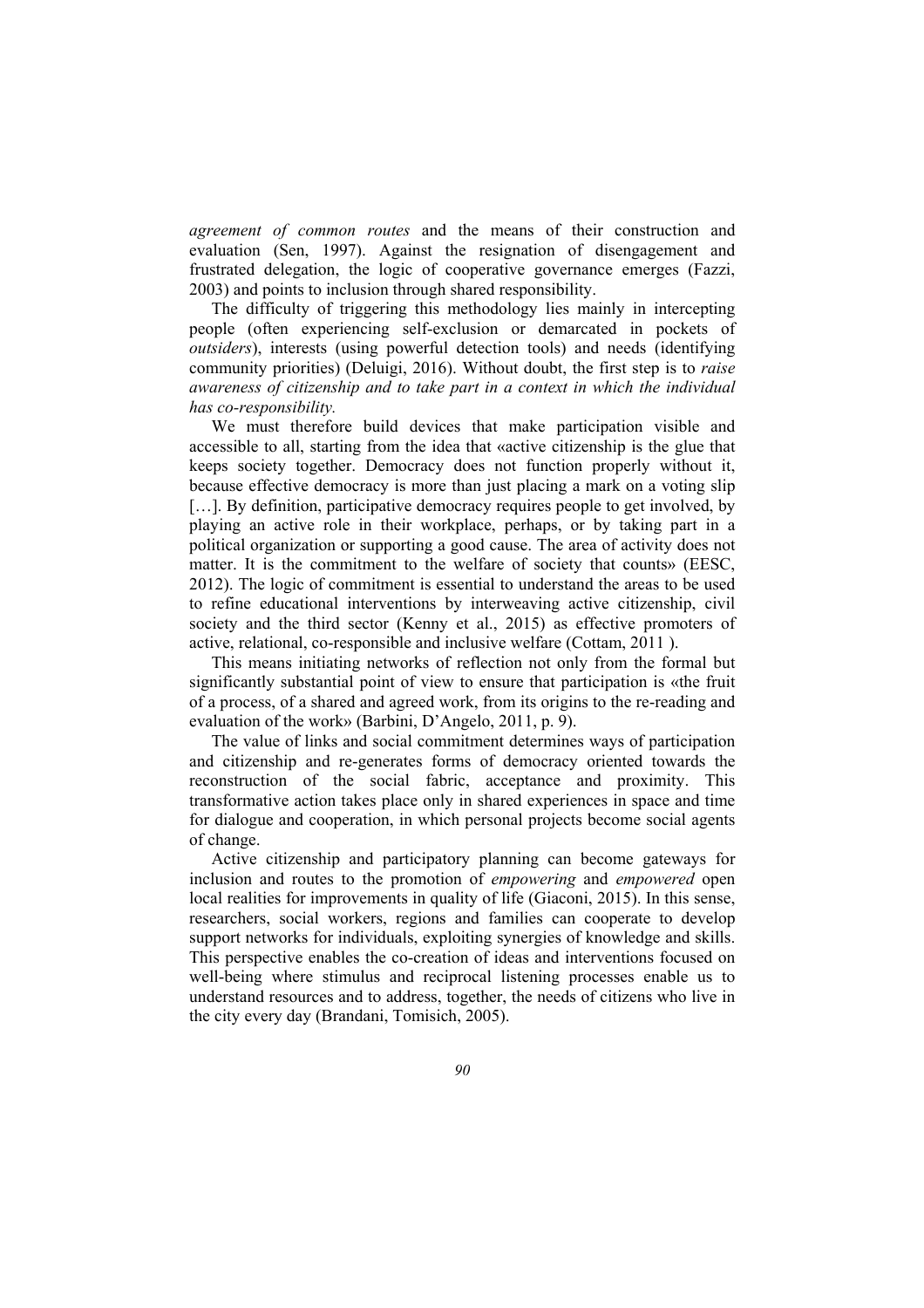It is now clear that participatory planning is challenging, requires mediumlong term periods and is part of *an alternation between reflection and action,*  through which participation is strengthened in its logic and strategies. The transformative dimension of this approach is not only seen in the outcome of the activities undertaken, but also in the modes of citizen inclusion in discussion and decision-making. Accordingly, there is no waiver or delegation of responsibility for anyone: cooperative citizenship forms can redefine *local welfare objectives by identifying critical matters and the potential of situated resources and creating relationship and alliance networks between the different frames of reference and organization of the social dimension.* In this way we will be able to generate inclusive places that creatively address the crisis of our times (Devastato, 2012) and promote the right and duty to build shared well-being, even in divergent forms (Avril, Neem, 2014).

As pedagogues and educators, the challenge we must take up is the following: «How can participatory reflection circuits be triggered with citizens and not only among professionals? This change must be considered to be the *evolution of a model that enables, recognizes and includes,* by tracing existing residual and active spaces, by "hooking" forms that are organized autonomously by citizens or that are disorganized and spontaneous, but still function, to create networks and alliances, and to consolidate proximity between the parties - individuals, entities and organizations» (Deluigi, 2016).

#### **3.1.2 Planning together: alliance between educational agencies**

Participatory projects can stimulate community movements on different levels, by interconnecting awareness and responsibility of heterogeneous individuals. The creativity of sharing can inspire multi-faceted visions, provided that there are sustainable plans and effective decision-making powers. The trajectories of empowerment and the centrality of social ties, including cooperation and participation (Cadei, 2010; Ripamonti, 2006) require care and assume a role that will be deepened through analysis of a project carried out in Italy.

"Maps for Integration" is a project designed according to the guidelines of the "Reseau International de Cités de l'éducation" (RICE): «creating, organizing and implementing, within a framework of co-education, activities for the cognitive, affective, social and cultural development of children, the educational enrichment of parents, the support of education providers in the field of School-Family-Community relations, together with the collaboration of all those who are eager to contribute to the emancipation of the City» (Pourtois & al., 2011).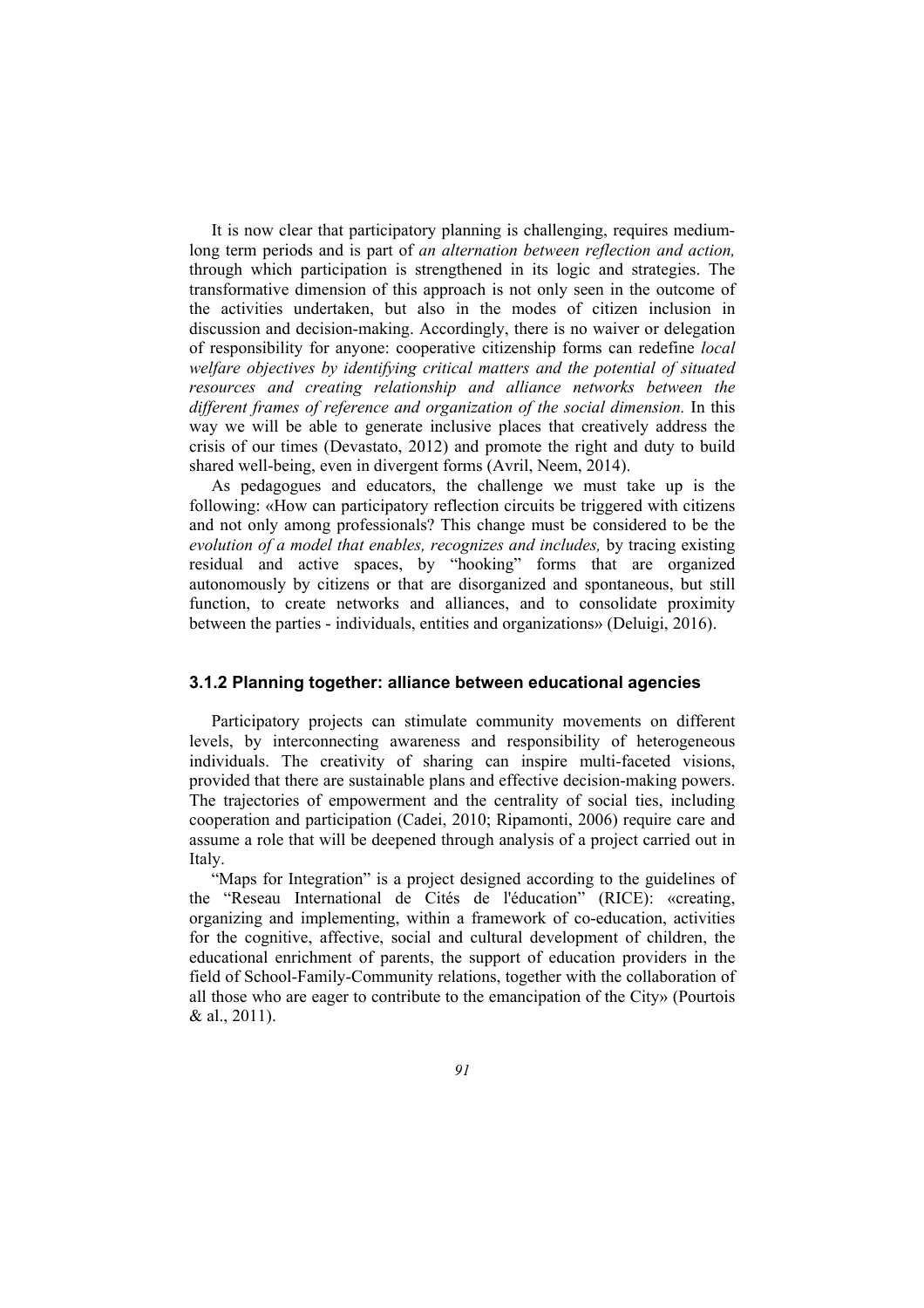The initiative took place in the city of Macerata during academic year 2011- 2012 with the involvement of the University (Faculty of Education Sciences, now the Department of Education, Cultural Heritage and Tourism), a primary school ("Salvo D'Acquisto", Circolo Panfilo, now Mestica Comprehensive School), families and the local authority. "Maps for Integration" was configured as an action-research project, for the promotion of the development of skills related to participation, citizenship and inclusion.

The concrete nature of these categories led us to seek out ways to activate cooperative dynamics in synergy with the locality, understood as a place where individual identity can be constructed: the place, in fact, is not only the physical space, but also a "landscape" of symbols, narratives, time limits, experiences, memories and recall. We therefore imagined the promotion of a mutual perspective, a multi-voiced narration able to represent a shared space. The city is a grid of representations that cuts across cultures and generations, stimulating dialogue and exchanges and it is important to explore public and private spaces as places of experience, including different ways of perceiving and describing them. In this project, the city of Macerata was seen as a citizenship, experimentation and social sustainability space and as an environment to be understood and explored so that individuals can establish themselves inside it, not only as "passing wanderers" but as inhabitants.

The project was carried out in four year-IV primary classes and involved 86 children and their families, reference classroom teachers, a teacher with a "bridging" role between school and university, the head of the school, a local councillor and two researchers from the University of Macerata. The different skills and areas of professionalism enabled the development of a network of reflections and planning open to the prospect of building a city of education. The consolidation of social, educational and training alliances between the social actors involved highlighted the importance of producing practical knowledge for the daily life of participants (Reason and Bradbury, 2001) who, in turn, become promoters and carriers of *new collective knowledge in and of reality.* The different logics of the participants are interconnected in order to generate sensory experiences for and with the children; to consolidate the planning networks between school and university; to combine the joint agreement and university as a concrete issue; to promote educational alliance trajectories with families.

The "Maps for Integration" project enabled the children to experience the urban space as an opportunity for participation through direct experiences, dialogue with peers and reference adults, the use of different languages, the acquisition of citizenship skills and the ability to put forward changes to improve the environment. The central role of participation of children has been recognized and demonstrates how their form of communication and experience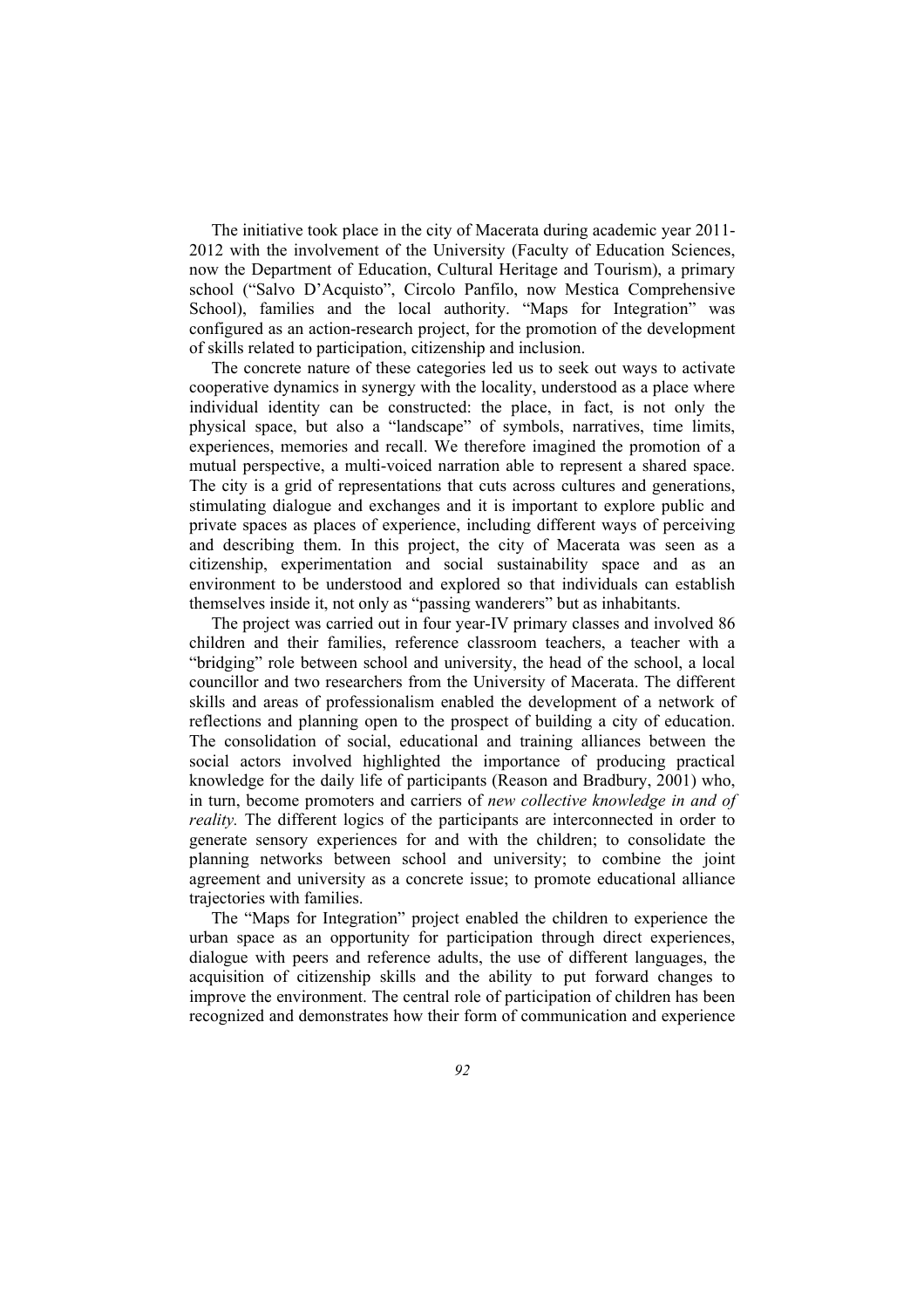of the city can become a creative citizenship space, encouraging the growth of social forces oriented towards changing the urban fabric (Tonucci, 2005).

Seeing the city through the eyes of a child required adults to question the centrality of their own beliefs and certainties and to adopt an inclusive perspective attentive to the key role of childhood. There were many perspectives on the city, which highlighted references, senses and meanings that were not self-evident, but called on the curiosity and learning capacity of children and built new active citizenship voices. The displacement of adults underlined the skills of children and the opportunity to undertake action research together, promoting «the involvement of children as active agents of change processes who are able to redefine the social, institutional and cultural models of the city and stimulate local government in urban planning. In particular, participatory planning activities are an example of "bottom up" democracy for citizenship that focus the attention of government on collective demands illustrating the opinions and needs of citizens [...]. Participatory planning, however, is also assigned a second meaning: education for active citizenship, which provides children with the tools to understand their rights and develop cognitive, cultural, manual and relational abilities» (UNICEF, 2005, p. 40). As we have seen, participatory practices require subjects to be social actors rather than users of top-down interventions. Hence, in the "Maps for integration" project, children's voices played a central role in planning the intervention route maps and methodologies deployed.

Promoting this way of working required a process of reflection and circular review, implemented jointly by researchers and teachers, to redefine ongoing strategies, by focusing mostly on processes of discovery and citizenship in progress. In particular, the direct participation of children opened up an activation channel for whole families, with continuous feedback with the school, which was also conveyed to the local authority.

We believe that one of the most significant processes during the project was one where the role of support and discovery of city spaces was reversed: it was children who developed city exploration strategies through the itineraries that they had experienced and shared with their peers, offering alternative spaces for continuous and cooperative learning. This makes it possible to lay the foundations for concrete experiences of Learning Ecologies and Life Wide Learning (Jackson, Cooper, 2013) – both essential building blocks of knowledge that is relational and situated, interdependent and community-based, global and open to heterogeneous complexity.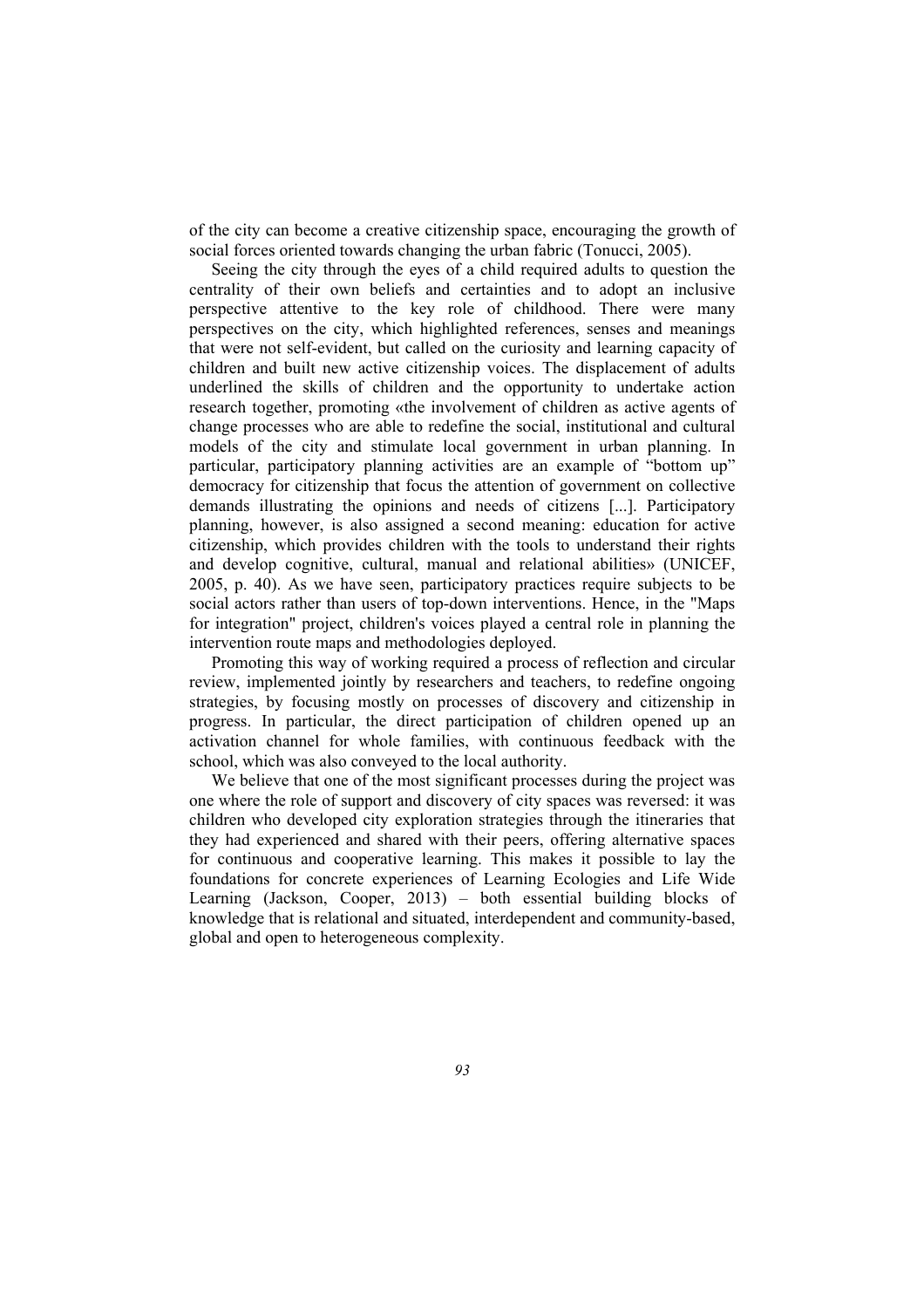# **4. "Maps for integration" – participatory discovery of a territory**

During the "Maps for Integration" project, we have realized various and diversified activities to achieve common goals and encourage children with different languages, plural learning styles and modes of expression and interaction. The two main work channels are coordinated with the reference teachers and with the classes involved in the project. First, we held regular meetings with the teachers for joint discussion and design of the interventions; second, planning fed into action, through proposals put to children, including some experiences to be shared with their parents.

The co-design required the commitment of all parties to dialogue along general guidelines and objectives to define actions collaboratively. The flexibility of the approach raised certain difficulties and uncertainties that required changes along the way, so that the subjects could be activated by the different proposal offered.

The project was "set" in the educational context of learning and, specifically, some concepts were consolidated, to highlight links with the experiential dimension, particularly through a more in-depth understanding of the city itself.

Various levels of reflection and observation were developed, to restore a comprehensive image of the educational and training processes implemented; in this regard, the joint work between researchers and teachers focused on the dynamics deployed to achieve the expected outcomes and on the strengths and critical issues. Below we describe the itinerary devised and the forms of participation and activation of those involved.

The first activity proposed, to assess needs, was a questionnaire for children enabling them to clarify their knowledge of the city and their ability and opportunity to move around the urban environment. The questionnaire was devised in partnership with teachers who knew the territory and were familiar with the children's habits. This made it possible to put questions for reflection at the level of subjects who were to be treated as co-agents of the cognitive process (Sharmahd, 2012). The findings were appraised, analysed and shared with the teachers as a guide to the activities and to boost the project's aims. The questionnaire attracted curiosity and stimulated expectations of the pupils of primary school who expressed a desire to understand what the questions were for and what activities would be involved; the teachers did not reveal the whole process, as they wanted to stimulate the curiosity of the children.

The second activity performed with the classes sought to create a communication space for the children and among the children using a blog. The web page is organized in several sections. To familiarize the children in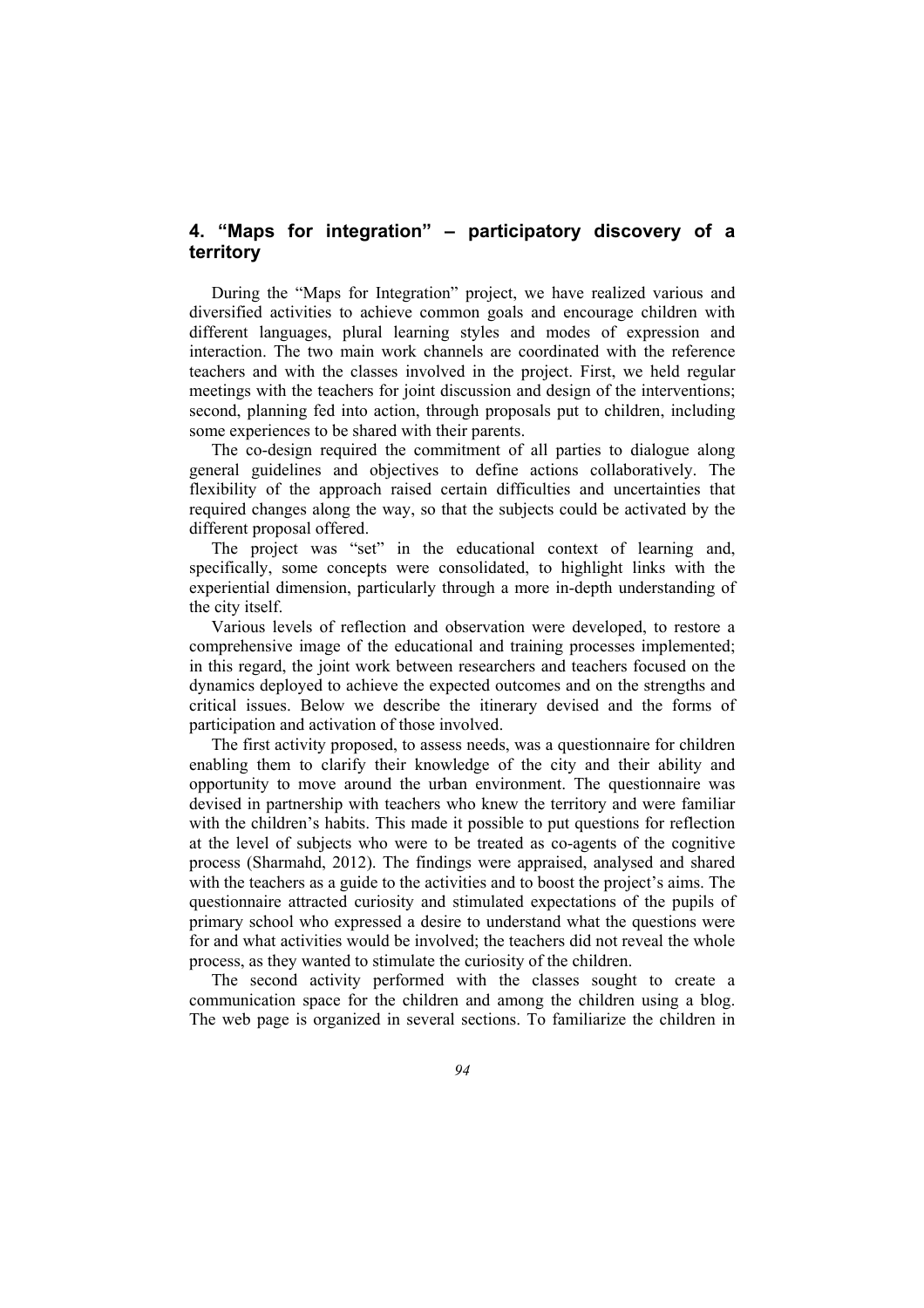using the tool, a mascot was designed as the project guide: Vagamondo, a traveller who is very keen to know the children and their situation. The classes chose the name through an online vote and he then began to interact with them. The launch of the blog  $\frac{\text{http://mappeperintegrate.blogspot.it/}}{\text{http://mappeperintegrate.blogspot.it/}}$  and the mascot enabled us to suggest activities and gather the materials produced. The blog gave the children a forum to express themselves and documented the route followed.

Dialogue with the mascot led the classes in exploration of the city and in participation through stimuli, comments, curiosity, references to ongoing activities. The children are often assigned to small groups in the classroom with the teacher and the use of the interactive whiteboard created a generative learning environment promoting plural and multicultural understanding and developing skills and continuous learning (Gemma, Pagano, 2011).

The third project action was designated "the little reporter". The children explored Macerata with their families and took photos in their favourite places; the aim was to look at the city "through the eyes of a child". Once the material was collated, it was made public on the blog in photo galleries to promote interaction between the children and Vagamondo, highlighting the reasons behind the choices of the photographed places, the meaning of the spaces represented some curiosities in the history of Macerata and forms of living and inhabiting the actual city space. The children were very enthusiastic and the participation and co-operation space found different forms of expression from the perspective of the sustainable city at the level of the boys and girls and guidelines for participation and democracy for minors (Lansdown, 2001; Raymond, 1998).

The fourth project stage involved a comparison of historical black and white photographs of the city and the new photos taken by the children, to identify the differences. Comparing the historical and the current material stimulated discussion on change in the spaces and their use. The examination of the past and present of the city made it possible to reconstruct some significant features of memory and evolution and, simultaneously, to reflect on the use of the spaces of today.

Subsequently, thanks to "La Meridiana", one of the Macerata's cultural association, all the children went on an excursion in the city (field trip) to discover its spaces, to learn to navigate, to move around on foot and to recognize the main buildings and the history of Macerata. The trip enabled the children to become familiar with the city, to revisit known places that they had photographed and the presence of the guide, the teachers and the researcher was a further stimulus and linkage. The children showed their knowledge of many aspects of the city, thanks to work undertaken previously in the classroom and, at the same time, they had the opportunity to learn new things.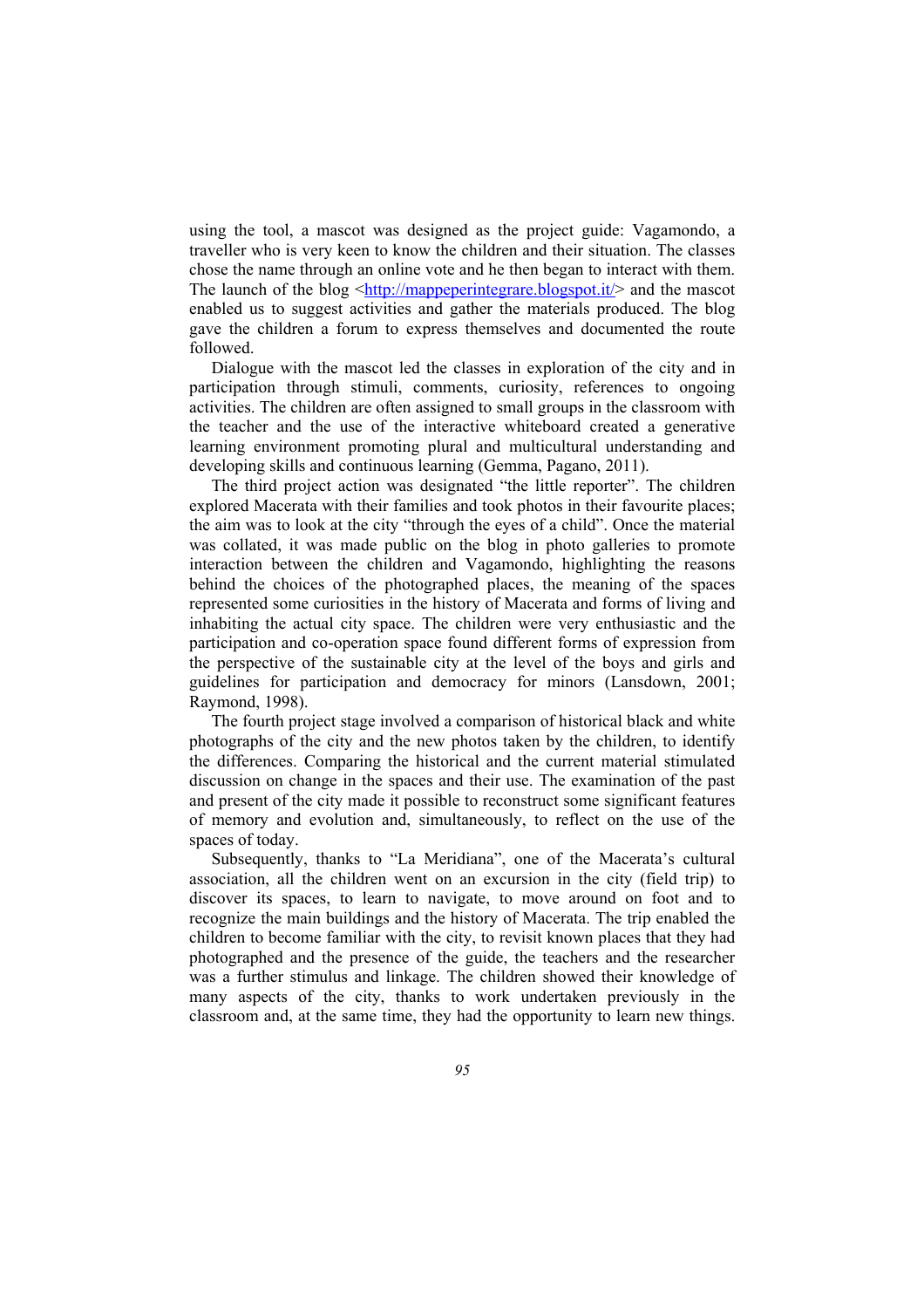On the urban walk, the children were immediately "in the field", immersed in the squares, alleys and buildings of their city, walking through the streets, observing previously unknown details and relating their experiences of the places on the itinerary followed. It is important to emphasize the coherence between the theme of space and knowledge of the city and the visit to the historic town centre where the «relationship is open, because we know that it is people who build their own experience, even when they come into contact with historical and artistic environments and places, urban spaces, but some environments offer obvious connections with specific themes. These connections, if properly addressed, can promote mature experiential learning in the situation» (Reggio, 2010, p. 99).

The fifth action involved the children producing projects about their favourite places, based on their photos, the places visited during the trip and those most commented in the blog. The children worked together creatively to design some changes for a possible Macerata of the future. This step was important in strengthening dialogue with the local authority and in highlighting the desire for participation and the potential value of the active citizenship of children. Increasingly, also in a context of inter-cultural and inter-generational dialogue, we are called to seek out and experience «strategies to enable innovative perspectives of coexistence and guidance for active citizenship in a space and time that can engage in dialogue with the needs and resources of the present, poised between a past or, better, a number of disjointed pasts and desirable future perspectives in dialogue with one another» (Deluigi, 2012, p. 30).

The final activity was a closing meeting for presentation of the project in a fun event that was open to all, with the involvement of those who participated in "Maps for Integration". The project was shared with families and the local authority in a fun event in a public place, open to the city. The aim was to provide an opportunity for feedback and participation, to generate further discussion on the liveability of the area, by paying attention to the voices of children and the route travelled. Therefore, after the presentation of the project to the citizens, the children presented their own projects for Macerata. The families also took part in a game on the city with tests on the stages and key topics addressed throughout the project. Exploring the city through play enabled the children to bring out their knowledge and skills and to share them with their parents. The meeting between the stakeholders (university, school, family, local authority) strengthened dialogue and stimulated ideas for new projects. Certainly, cooperation and participation between adults and children was a focal point of this activity, which presented them with the keys of the city as citizens who know the urban reality in which they live and who are able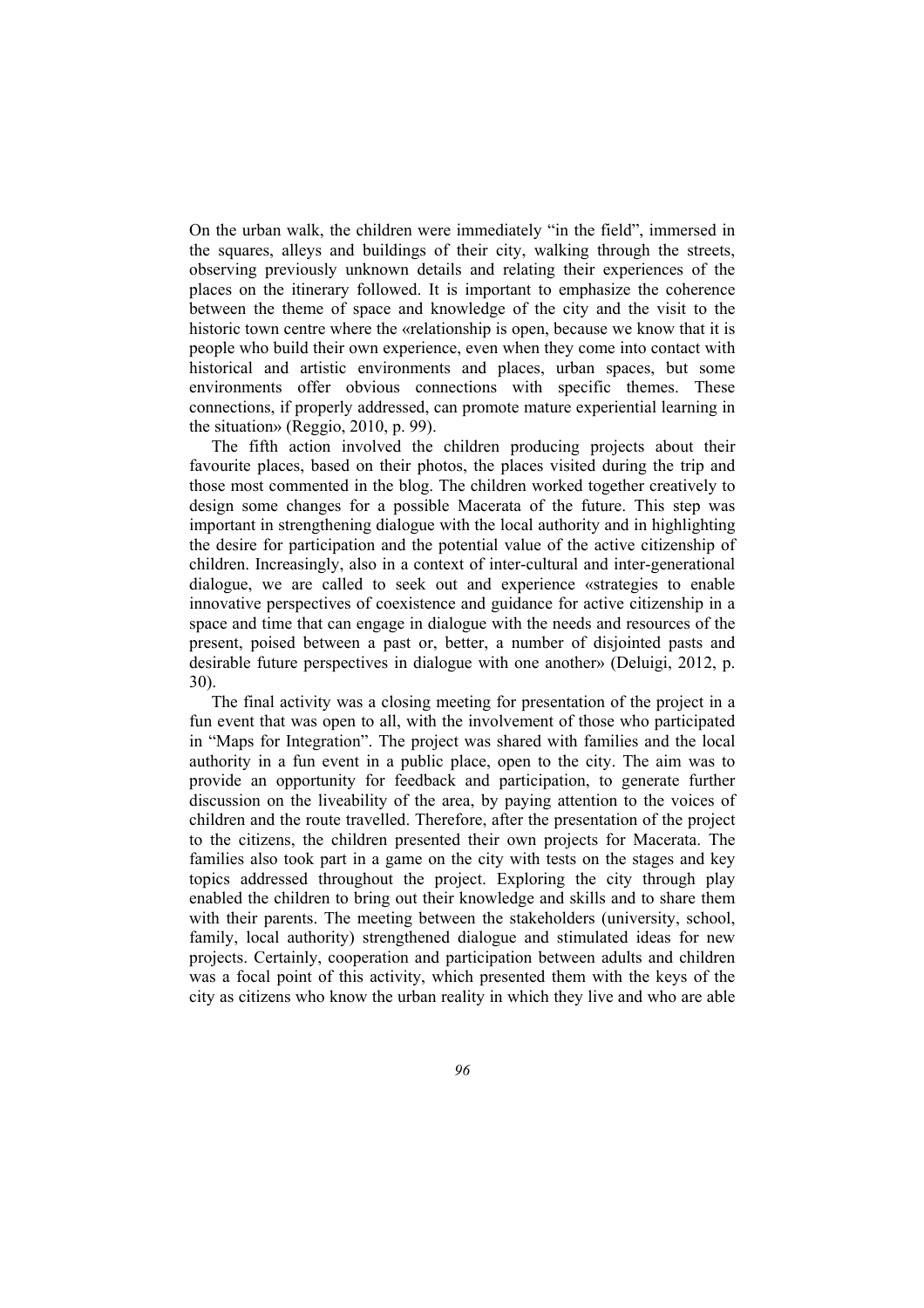to contribute, in terms of design perspectives, for a more welcoming and more liveable environment.

# **5. Inclusive trajectories: participating to regenerate the community fabric**

The "Maps for Integration" project aimed to mobilize and question the local reality, creating a greater knowledge and awareness in children of the space of their city. The results can be described on different levels:

- The first step relates to activation of dialogue between institutions for sharing the educational aims of the project to be proposed in the area, in close connection with the RICE objectives, in relation to the concept of the educating city (Pourtois  $\&$  al., 2011). Some dialogue channels were already open, thanks to past shared activities while others were launched through this project. The initial protagonists were the university, the school and the local authority. This made it possible to stimulate cooperation and to define an agreement, also embodied in a formal protocol supporting the development of the project.
- The human resources available defined the strategies to be followed; the strategies were redefined over time and required the participation of the environment with different roles and responsibilities. This system was not implemented immediately, as it did not provide phases that had been strictly prescribed upstream, but sought to observe processes as they unfolded, to assess them and nurture team dialogue and a continuous theory-practice relationship (Milani, 2013).
- The focus was initially on the participation of children so that they could experience the path of discovery of their own city, highlighting their ideas for a friendly city (Gleeson, Sipe, 2006). Engagement with peers and reference adults produced thoughts on city liveability, including the design of some changes for improvement in the citizenship fabric. As we have seen, knowledge of the area is closely related to citizenship rights, with the recognition of a lively presence such as that of children, in the search for sustainability and learning, that becomes an active experience due to the plurality of languages used and places visited. At this level, the issues which our work prioritized were as follows: *activation of reflection and sharing processes; attention to the process and the outcome*; *activation of different learning channels and of interdisciplinarity*.
- The bottom-up approach was developed especially among researchers and teachers. Similarly, the children expanded their critical eye and knowledge, by taking account of the elements of knowledge learning and experience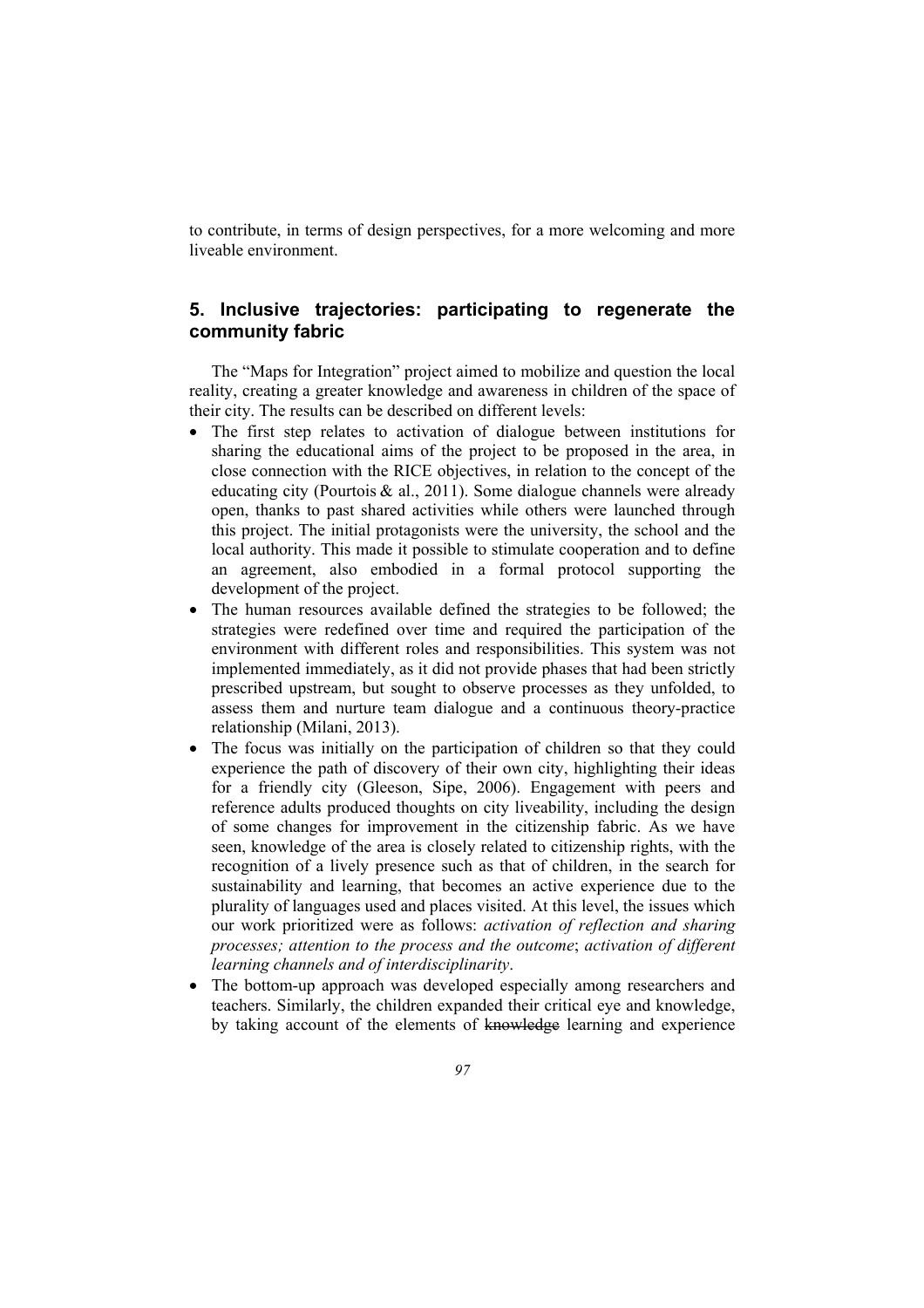that emerged during their journey. The central focus was on the role of children, attention to the development of their abilities, based on their existing skills that could be deployed through the educational agencies on their side: the school and the family. Through children, interest can be generated in relation to the construction of family well-being and a local *milieu* that is welcoming, inclusive and supportive. The *milieu* is defined as «the sum of the environmental conditions of a particular local system. However, this does not relate exclusively to the conditions of the natural environment, but to all those social, cultural, political and economic characteristics that have settled in a certain place over time and that can be understood as specific properties of the place itself» (Emanuel, Governa, 1997, p. 299). This definition brings our attention back to means of enhancing development and, in particular, the cooperative dynamics that are, and that can be, activated in the context.

The theoretical framework illustrated and the experience of the "Maps for Integration" project show that joint design and cooperation require a willingness by all agencies and stakeholders to take part by sharing the burden and the effort, as well as the achievement of agreed targets, towards social change.

It is not only institutional or formal parties that are invited to participate – individuals and families can also make a contribution, because the objective of the citizenship network is to establish links and meaningful relationships within the social fabric so that, over time, they become self-sustaining and develop independently. All this can be strengthened through the maintenance and consolidation of the dialogue initiated between universities, local governments, schools and families, to develop certain basic concepts of shared living such as feedback, activation and participation. Accordingly, this means cultivating inclusive approaches that also give rise to an inexhaustible design dialogue and innovative field action research.

## **References**

- Amirian J. K. (2012). *La progettazione sociale. Esperienze e riflessioni*. Milano, FrancoAngeli.
- Arnstein S. (1969). A Ladder of Citizen Participation. *Journal of the American Institute of Planners*, 35 (4): 216-224.
- Avril, E. Neem, J. N. (2014). *Democracy, Participation and Contestation: Civil society, governance and the future of liberal democracy*. New York, Routledge.
- Barbini V., D'Angelo M. (2011). Identità migranti. Analisi di un percorso di progettazione partecipata*. Prospettive Sociali e Sanitarie*, 2: 9-13.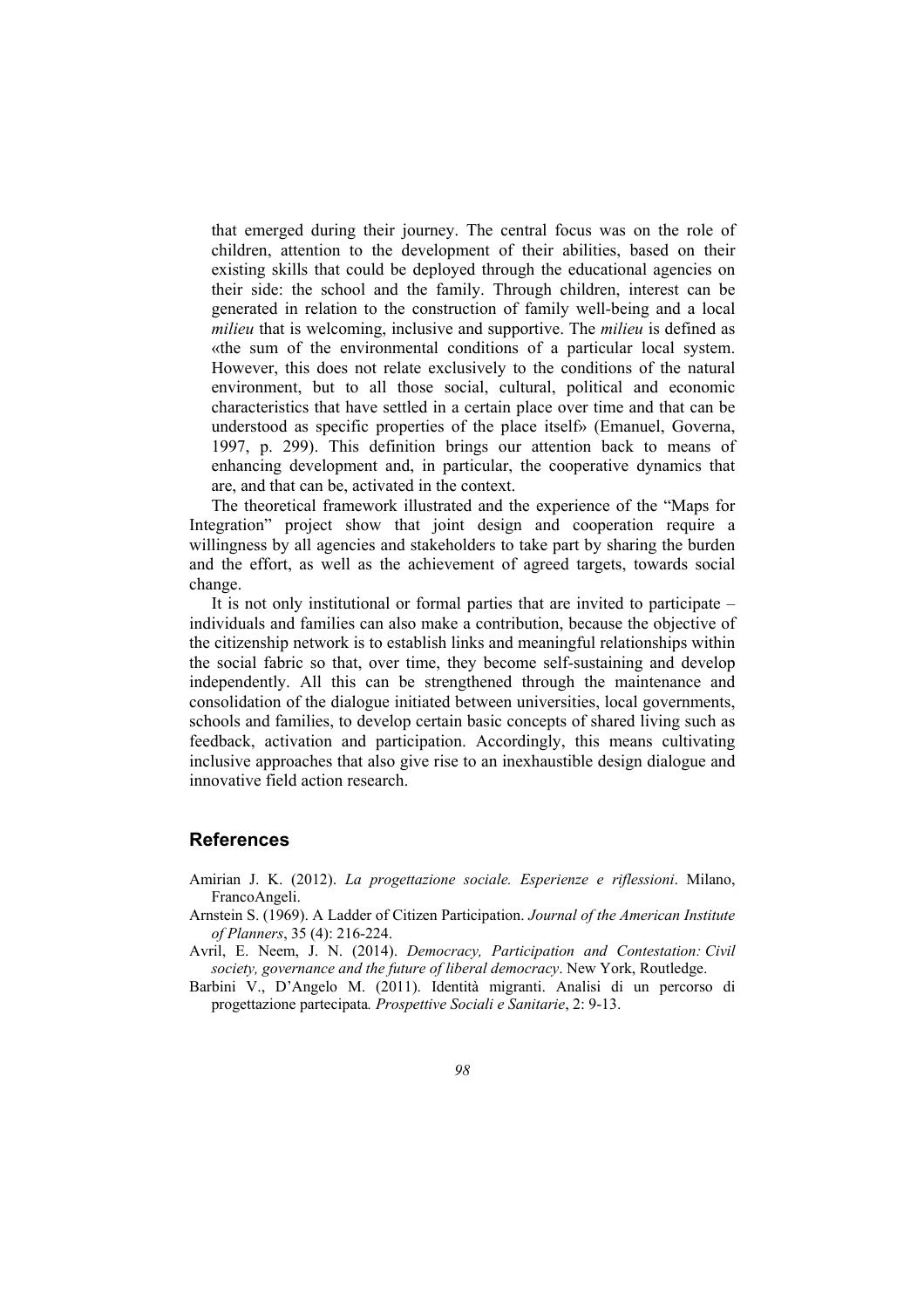- Blondiaux L. (2001). Démocratie locale et participation citoyenne: la promesse et le piège. *La Découverte,* 18 : 44-51.
- Blondiaux L., Sintomer Y. (2002). *L'impératif délibératif Politix*. 15, 57: 17-35.
- Brandani W., Tomisich M. (2005). *La progettazione educativa. Il lavoro sociale nei contesti educativi*. Roma, Carocci Faber.
- Cadei L. (2010). La ricerca in educazione. Ridistribuire il potere e contaminare il sapere. *Pedagogia e Vita*, 2: 127-137.
- Cadei L., Deluigi, R. (ed) (2016). *Fare per, fare con, fare insieme. Progetti di cittadinanza tra scuole e famiglie*. Parma, Junior.
- Cottam H. (2011). Relational welfare. *Soundings*, 48: 134-114.
- Deluigi R. (2012). *Tracce migranti e luoghi accoglienti. Sentieri pedagogici e spazi educativi*. Lecce, Pensa Multimedia.
- Devastato G. (2012). *Oltre la crisi. Quali sfide per il welfare dei soggetti*. Santarcangelo di Romagna (RN), Maggioli Editore.
- EESC (European Economic and Social Committee) (2012). *Active citizenship. For a better European society*, Bruxelles, Visits and Publications Unit, text available at the website: http://www.eesc.europa.eu/?i=portal.en.publications.23918, last consultation 15.05.2016.
- Emanuel C., Governa F. (1997). Il milieu urbano come fattore di differenziazione dello sviluppo. In: Dematteis G., Bonavero P. (ed) *Il sistema urbano italiano nello spazio unificato europeo*. Bologna, Il Mulino, 299-345.
- Fazzi L. (2003). *Costruire politiche sociali.* Milano, FrancoAngeli.
- Gaventa J., Tandon R. (ed) (2010). *Globalizing Citizens: New Dynamics of Inclusion and Exclusion*. London, Zed Books.
- Gemma C., Pagano R. (ed) (2011). *In principio…la ricerca. Temi e voci di un'esperienza di formazione.* FrancoAngeli, Milano.
- Giaconi C. (ed) (2015). *Qualità della vita e adulti con disabilità. Percorsi di ricerca e prospettive inclusive*. Milano, FrancoAngeli.
- Giddens A. (1998). *The Third Ways. The renewal of social democracy*. Polity Press, Cambridge.
- Gleeson B., Sipe N. (2006). *Creating Child Friendly Cities: New Perspectives and Prospects.* London, Routledge.

http://www.mappeperintegrare.blogspot.it/, last consultation 15.05.2016.

- Illich I. (2008). *Esperti di troppo. Il paradosso delle professioni disabilitanti*. Trento, Erickson.
- Jackson N. J., Cooper G. B. (ed) (2013). *Lifewide Learning, Education and Personal Development*, text available at the website: http://www.lifewideebook.co.uk/research.html), last consultation 15.05.2016.
- Kenny S., Taylor M., Onyx J., Mayo M. (2015). *Challenging the Third Sector: Global Prospects for Active Citizenship*. Bristol, Policy Press.
- Lansdown G. (2001). Promouvoir la participation des enfants au processus décisionnel démocratique. Firenze, Unicef.
- Milani L. (2013). *Collettivamente. Competenze e pratica per le équipe educative*. Torino, SEI.

Moro G. (2013). *Cittadinanza attiva e qualità della democrazia*. Roma, Carocci.